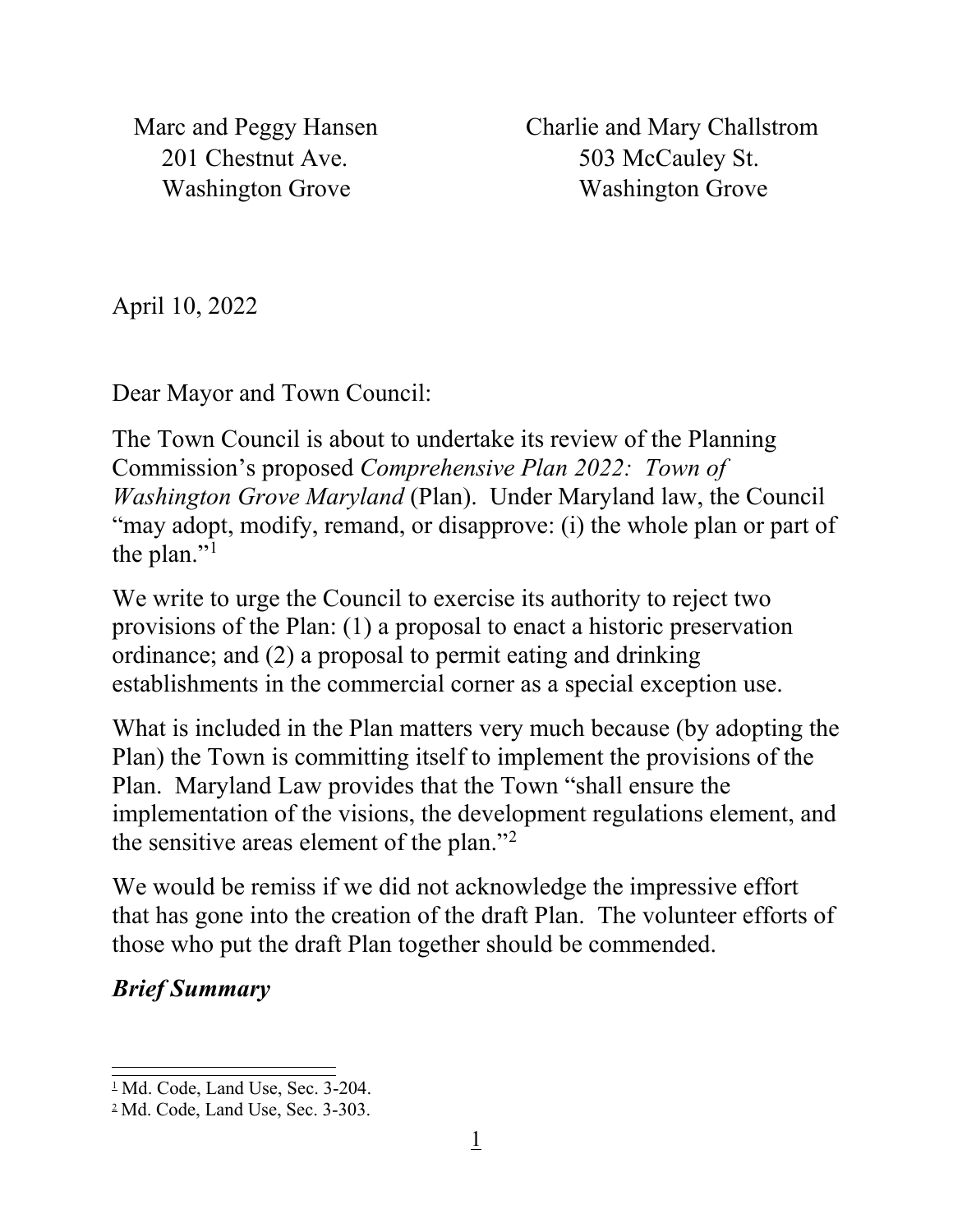- I. The Plan presents no clear justification for recommending the enactment of a historic preservation ordinance. While rightly lauding the eclectic nature of the Town's residential housing stock (which has been created over the decades by Grove homeowners expressing their personal aesthetic choices when improving their homes), inexplicably the Plan proposes to fossilize this creative energy by interposing a potential bureaucratic veto into this process. Moreover, a historic preservation ordinance is unfair because it imposes (supposedly for the benefit of the public at large) an involuntary financial burden on individual property owners.
- II. Allowing eating and drinking establishments into the commercial corner risks creating significant vehicle and pedestrian traffic, litter, odors, and noise. In the 1980's, the Town experienced the deleterious effects of a high-volume, high-intensity use with the operation of a 7-Eleven store in the commercial corner—the Town should not be exposed to a repetition of this type of use that is incompatible with the residential character of the Town.

## *Historic Preservation*

The Plan appropriately notes that "Generations of Washington Grove residents have acted as stewards of the Town's historic buildings and landscape. The result has been a community with an extraordinary sense of place."[3](#page-1-0) The Plan accurately, we believe, concludes that "Washington Grove's historic character is an economic driver for the Town. Its small scale, **unique architecture**, parks, woods, its lake and other outdoor recreation spaces, and unique layout all attract potential home buyers and increase the value of homes."<sup>[4](#page-1-1)</sup> (Emphasis added)

After meticulously supporting the foregoing conclusions, the Plan logically recommends that the Town should "Encourage individuality of

<span id="page-1-0"></span><sup>3</sup> Plan, p. 99.

<span id="page-1-1"></span> $\frac{4}{7}$  Plan, p. 100.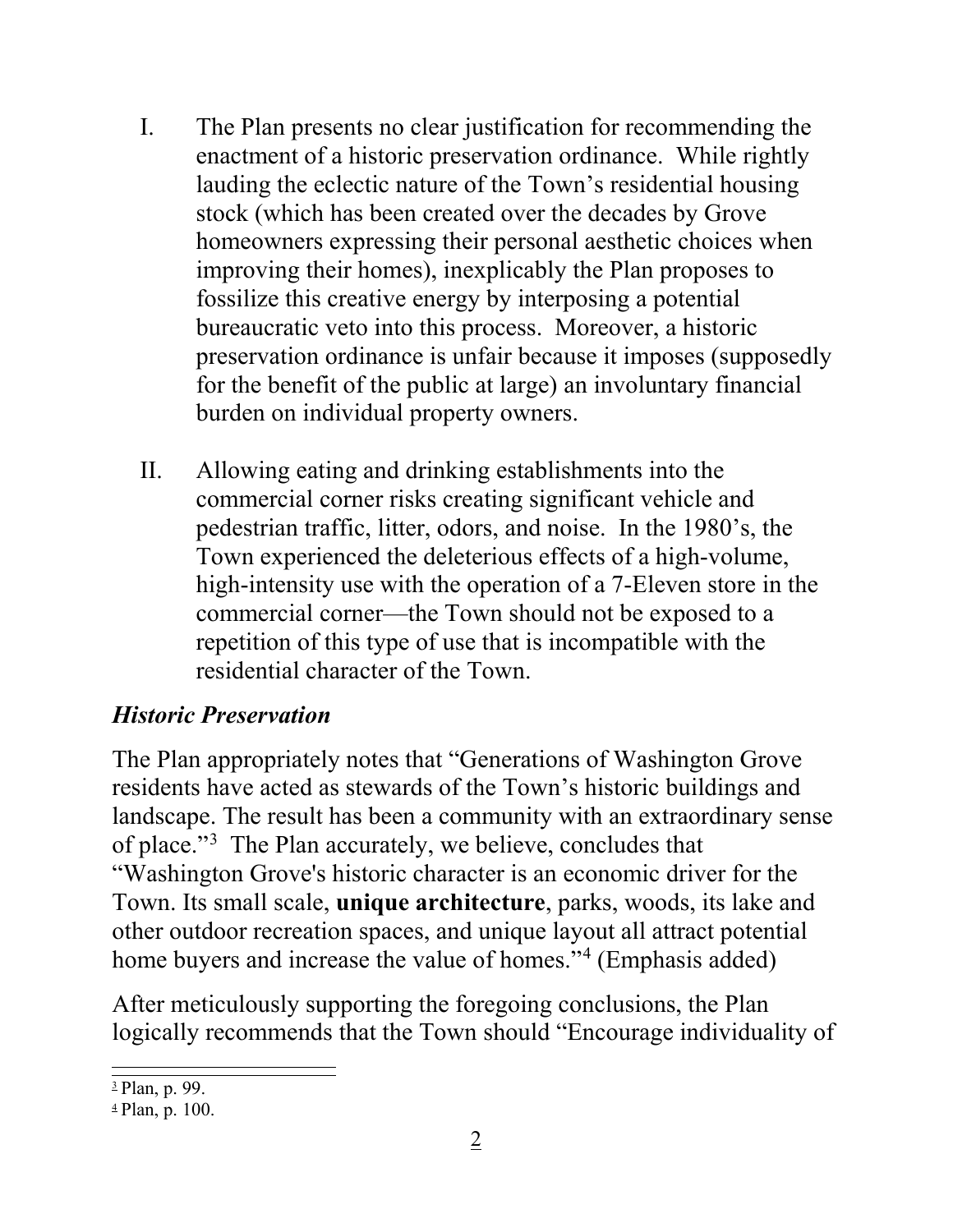design as it contributes to the eclectic composition of the Town."<sup>[5](#page-2-0)</sup> But inexplicably, the Plan then veers away from this logic to recommend that the Town, "After assessment of risks to the contributing resources, enact a municipal historic preservation ordinance tailored to the resources and execution abilities of the Town."[6](#page-2-1)

The Council should remove this recommendation from the Plan for the following reasons:

1) As the Plan notes, the housing in the Grove is "highly eclectic".[7](#page-2-2) This is part of the charm of the Grove, and the Plan rightly lauds the eclectic nature of the houses in the Grove.

The Grove became this way because individuals have been free to project (by additions and other remodeling projects) their individual ascetic tastes through their own homes. This has clearly turned out well.

Given this track record, the Plan advances no justification for recommending that the Town government be empowered to impose its judgments on a homeowner by exercising a veto on what improvements that an owner decides to make to her or his home.

2) A historic preservation ordinance will impose a financial burden on the owner of the property deemed to be historic by the Town this burden will vary widely within the Town depending on the nature of one's home and will be imposed without regard to the financial resources of the home's owner. [8](#page-2-3) It is simply wrong for the Town to impose an involuntary financial burden on an

<span id="page-2-0"></span><sup>5</sup> Plan, p. 105.

<span id="page-2-1"></span> $6$  Plan, p. 106.

<span id="page-2-3"></span><span id="page-2-2"></span><sup>&</sup>lt;sup>2</sup> The Plan identifies 23 architectural styles in the Town. Plan, p. 103.<br><sup>8</sup> The Plan states that 177 out of 225 of the Town's homes are contributing historic resources; hence, an astounding 78% of the Grove's housing stock will likely be subject to the regulation of a historic preservation ordinance. Plan, p. 105-106.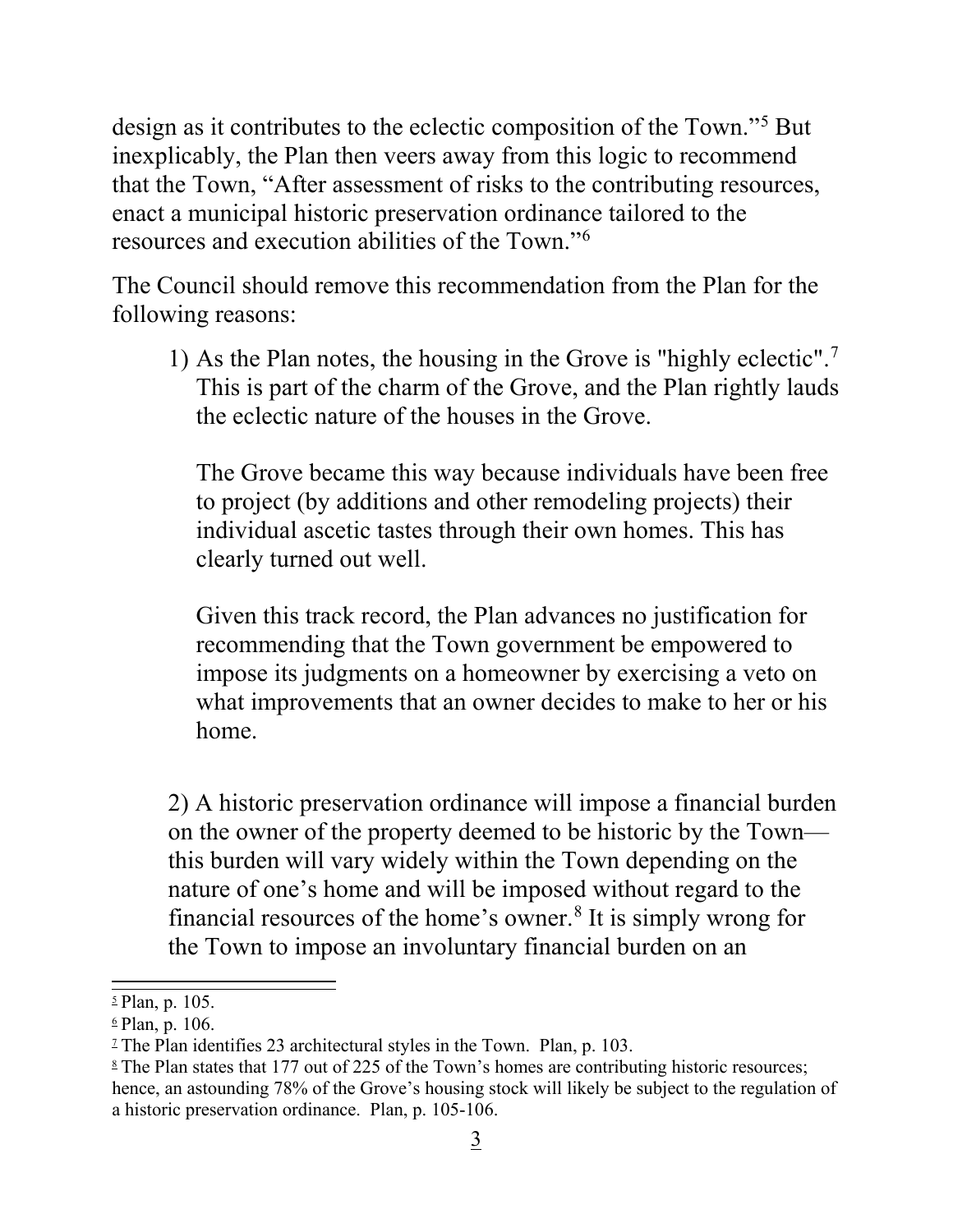individual property owner to achieve a perceived benefit that presumably benefits the Town as a whole.

3) As noted, the architecturally eclectic nature of the homes in the Grove is an important asset that makes the Town both unique and charming. This eclecticism is the result of hundreds of homeowners making innovative improvements to their homes over decades. Subjecting this creativity to the veto authority of a Historic Preservation Commission is inconsistent with nurturing the forces that have brought the Grove to where it is today.

We wonder if 5th century BCE Athens had a historic preservation ordinance, whether the Athenian equivalent of a HPC would have permitted the Parthenon to have been built at all or if the HPC would have required that the original temple to Athena be meticulously re-built instead of allowing the Parthenon to be constructed.

Without discussion, the Plan recommends that the Town "assess the use of a Historic Preservation Easement program."[9](#page-3-0) We support this recommendation, but the Plan should flesh out this recommendation with some description on what a Historic Preservation Easement program might look like.[10](#page-3-1)

## *Commercial Corner*

We share the Plan's goal of making the Corner more visually appealing as a gateway into the Grove.<sup>[11](#page-3-2)</sup> We believe much can be accomplished

<span id="page-3-0"></span><sup>&</sup>lt;sup>2</sup> Plan, p. 106.

<span id="page-3-2"></span><span id="page-3-1"></span> $10$  For example, a Historic Preservation Easement program might authorize the Town to identify a limited number of homes that are particularly important historic resources—*e.g.* the Town might select a few homes that are thought to be iconic examples of the Carpenter Gothic style. The Town would then offer to each of the owners of those important historic resources an opportunity to *voluntarily* sell a historic preservation facade easement on her or his home to the Town. The easement would provide that the owner could not make any alteration to the exterior of her or his home without the consent of the Town. The Town could fund the purchase of the easement with a grant program that returned to the owner the *ad valorem* portion of the Town's real property tax until the purchase price of the easement will have been paid.  $\perp$  Plan, p. 92-93.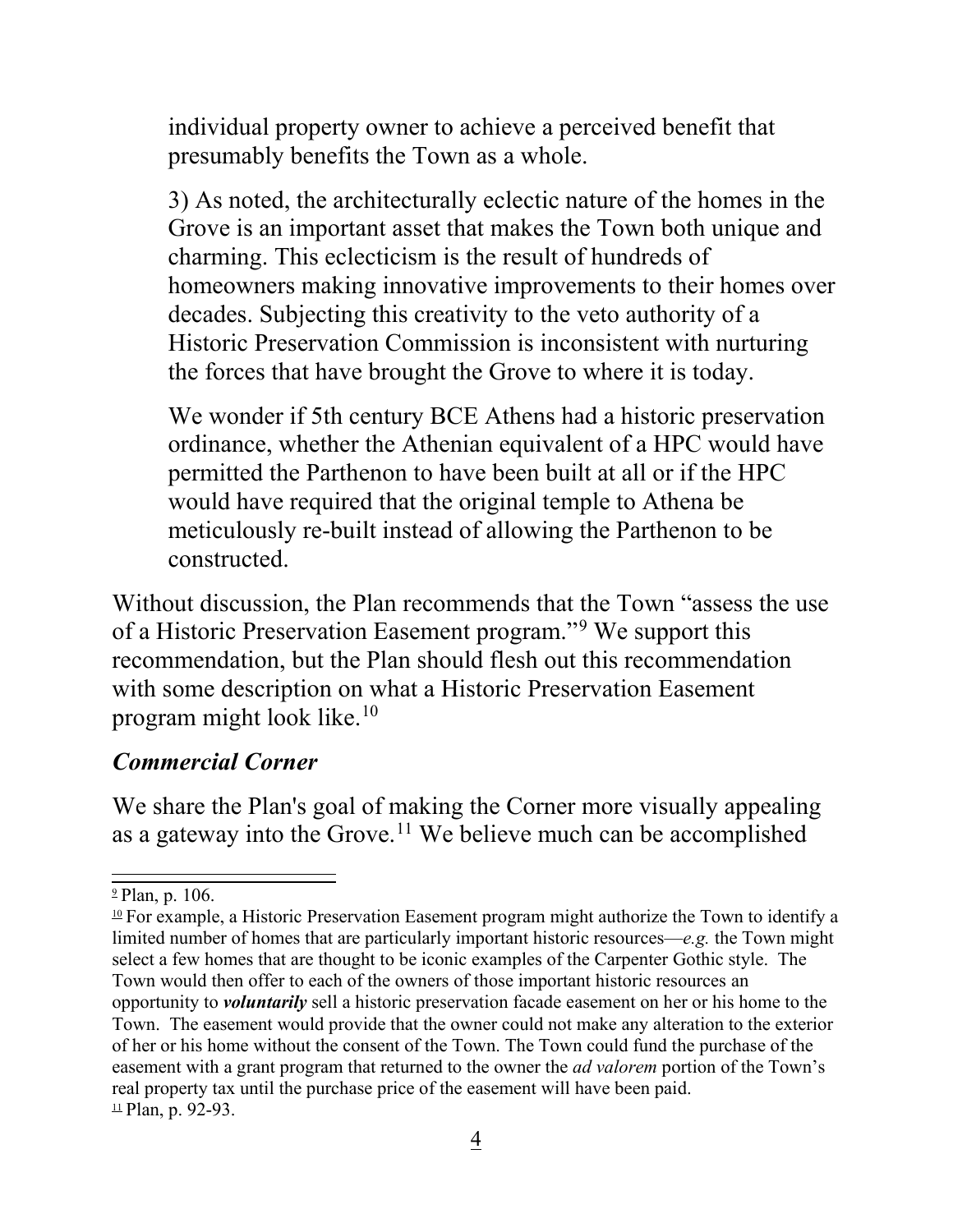through encouraging public art to be displayed at the Corner—in our view the murals that have been painted at the Corner have added much to making the Corner a more attractive gateway into the Grove.

We are strongly opposed, however, to the recommendation that eating and drinking establishments be added to the list of uses that could be approved through the special exception process. Our reasons for this opposition are:

1) To be economically viable, an eating establishment located in the Corner will have to rely on a high-volume sale of take-out convenience foods, like sandwiches or tacos. This, in turn, will lead to a high volume of traffic much like the 7-Eleven generated in the 1980's. To open the door to the possibility of a conflict with another 7-Eleven like business is unwise in our opinion.

An eating establishment that intended to rely on a low number of sit-down diners would simply not be economically viable- especially because the sale of alcohol is prohibited in the Town. Moreover, the rental units in the Corner are small—the spaces are around 1,400 sq. ft; so, the number of diners would by necessity be quite small—meaning a small number of people must pay a high tab (unlikely unless alcohol is served) or there is a high volume of diners.

2) The Plan implies that Town residents can rely on the special exception process to protect the residential nature of the Town. The Plan notes that a special exception applicant must show by clear and convincing evidence that the proposed eating establishment will not significantly burden the Town with trash, odors, and traffic.[12](#page-4-0) 

Leaving aside the difficulty of applying this standard, this requirement is significantly tempered by Section 11.324 of the

<span id="page-4-0"></span> $12$  Plan, p. 95-96.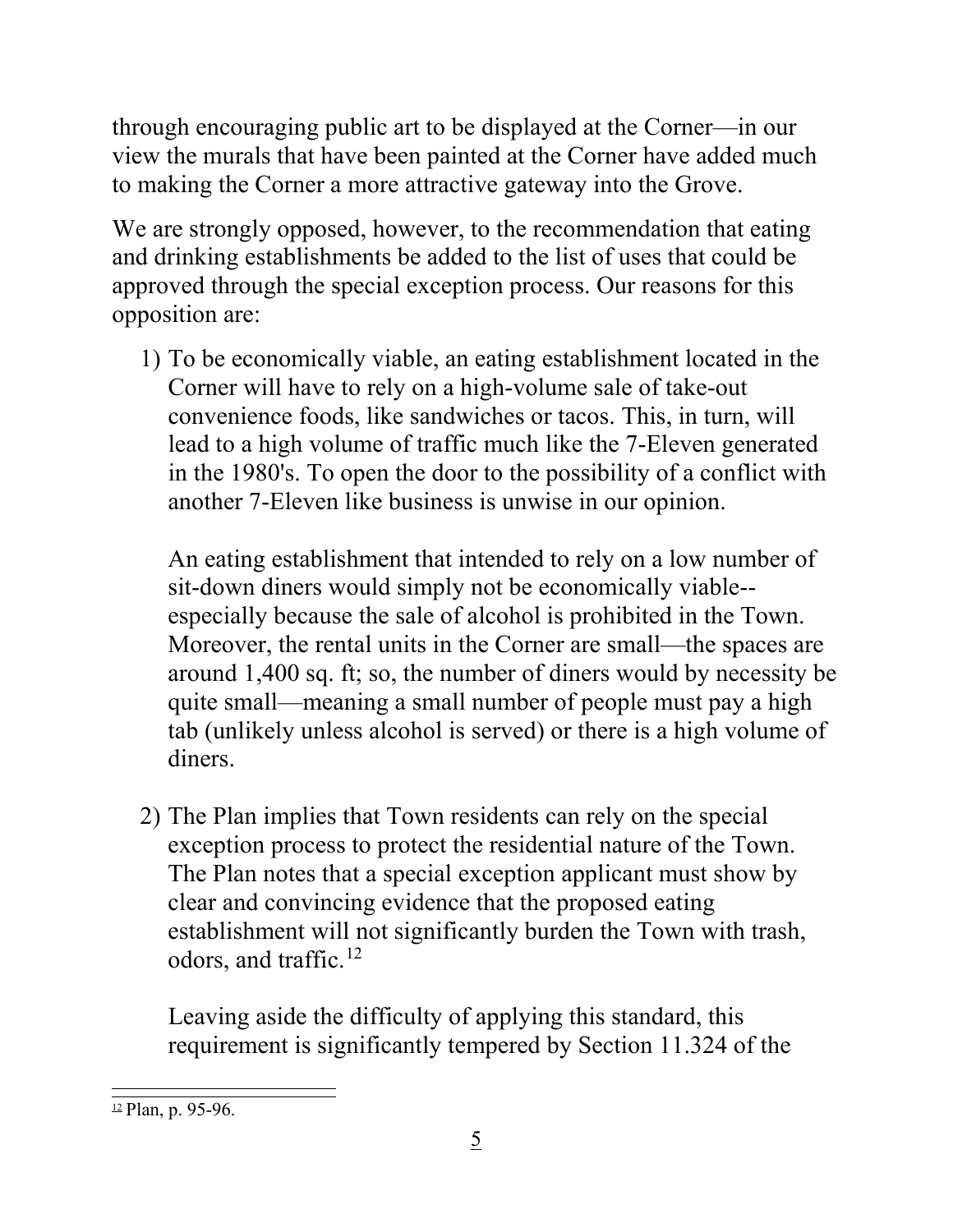Town's Zoning Ordinance. The Board of Zoning Appeals must not deny a special exception based on the "inherent effects" associated with a particular use. An "inherent effect" is a physical and operational characteristic necessarily associated with a particular use.<sup>[13](#page-5-0)</sup> In the case of an eating establishment odors, food waste, and traffic are all highly likely to be considered an inherent effect. Even though the Plan recognizes the impact of Section 11.324, the Plan nevertheless surprisingly recommends the amendment of the Zoning Ordinance to add eating and drinking establishments as a special exception use in the Corner.

3) Imposing conditions on eating and drinking establishments through the zoning ordinance itself is unlikely to provide much in the way of protection to the Town. Reliance on limitations, like limiting the number of vehicle arrivals within an hour and limiting the number of diners/seats, is simply unrealistic.<sup>14</sup> The Town's history of enforcing its ordinances leads us to doubt the ability and willingness of the Town's volunteer government to undertake the arduous task of code enforcement.[15](#page-5-2)

We support the Plan's retention of the idea of creating a business improvement tax district. A business improvement tax district could impose a special property tax on the Corner, the proceeds of which would be earmarked for the Town to use to fund improvements to the visual appearance of the Corner. These funds would likely incentivize the owner of the Corner to display public art at the Corner; plant trees; or make facade improvements to the Corner.

<span id="page-5-1"></span><span id="page-5-0"></span> $13$  This "inherent effects" standard is required by State law. Plan, p. 95.  $\frac{14}{9}$  Plan, p. 95.

<span id="page-5-2"></span> $15$  Gathering proof of the number of vehicle trips or the number of diners/seats would not be easily accomplished. In addition, once a municipal citation is issued and a conviction obtained, the District Court almost always gives the defendant second and even third chances to rectify the problem. This often requires the municipality to continue to gather evidence of compliance (or non-compliance) and to make several trips to court to demonstrate continuing violations. This can be an exhausting and expensive process for the municipality—even for a municipality with paid staff and in-house attorneys.